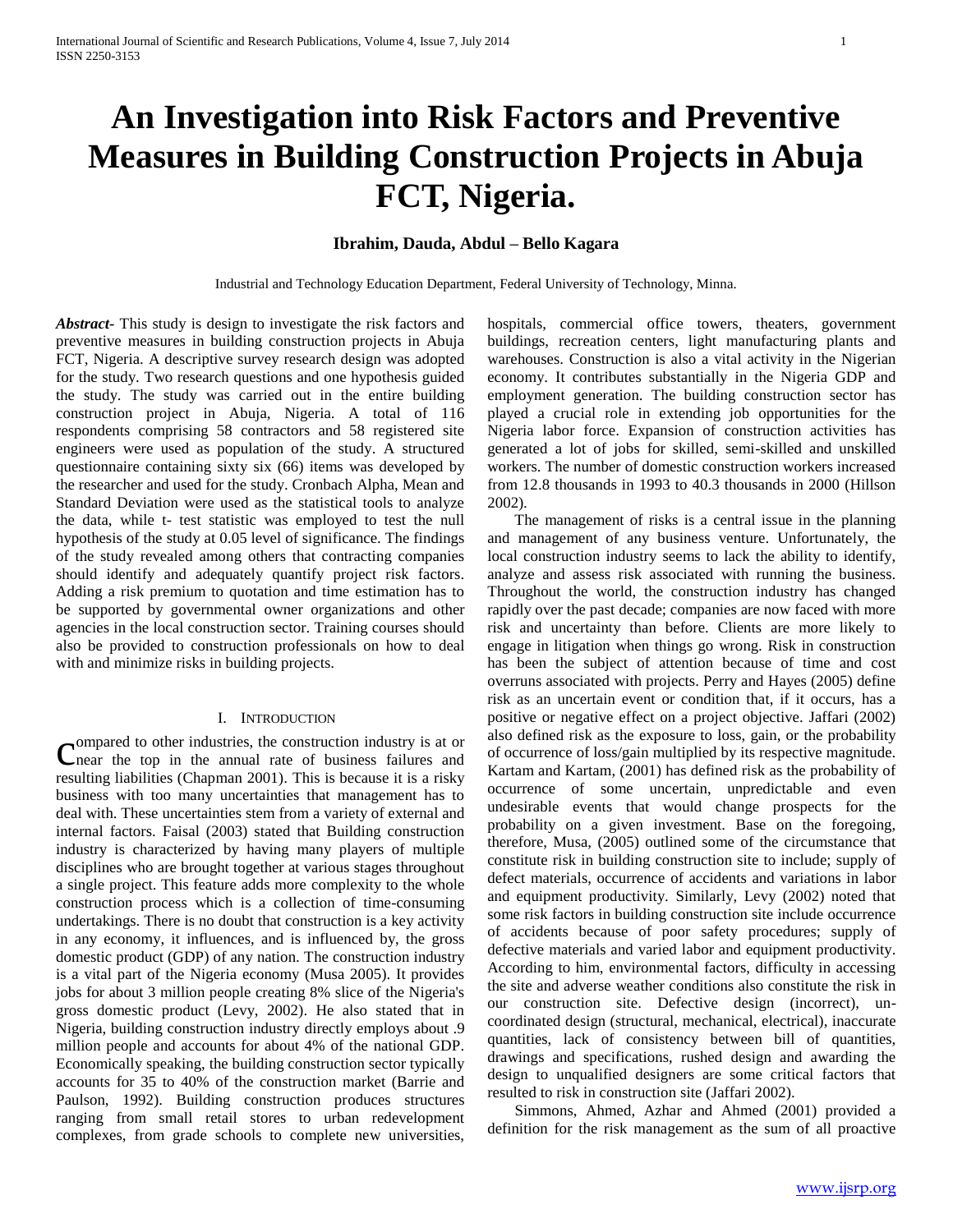management-directed activities, within a program that is intended to acceptably accommodate the possibly failures in elements of the program. Building construction industry is widely associated with a high degree of risk and uncertainty due to the nature of its operating environment. There exist no comprehensive study explaining the causes of risks among construction companies; moreover research covering the subject matter has tended to identify the symptoms rather than causes. It is within this analytical context that the study on the investigation into risk factors and preventive measures in building construction projects in FCT Abuja, Nigeria is been carried out.

#### II. RESEARCH QUESTIONS

The study provides answer to the following questions.

- What are the risk factors in building construction projects in FCT Abuja, Nigeria?
- What are the preventive measures of these factors in building construction projects in FCT Abuja, Nigeria?

### III. HYPOTHESIS

The null hypothesis was tested at 0.05 level of significance.

 $HO<sub>1</sub>$ : There is no significance difference between the mean responses of contractors and site engineers on the risk factors in building construction projects in FCT Abuja, Nigeria.

#### IV. MATERIALS AND METHODS

 The research design adopted for this study is a descriptive survey research design where questionnaire are used to determine the opinions of respondents on the issue under investigation.

 The study was carried out in some selected building construction site in Abuja FCT. A total of 100 respondents comprising 50 building contractor and 50 site engineers from Abuja FCT constitute the population for the study. A structured questionnaire developed by the researcher and validated by three experts from Industrial and Technology Education and Building Technology Department, Federal University of Technology, Minna was used as instrument for data collection.

#### V. RESULTS

Research question 1

 What are the risk factors in building construction projects in FCT Abuja, Nigeria?

# **Table 1. Mean Response of Contractors and site Engineers on the Risk Factors in Building Construction Projects in FCT Abuja, Nigeria.**

| ${\rm SN}$               | <b>ITEMS</b>                                    |      | $X_I$ | $X_2$<br>$X_t$ |      | Remark |
|--------------------------|-------------------------------------------------|------|-------|----------------|------|--------|
| $\,1\,$                  | Unavailable labor, materials and equipment      | 3.54 | 3.58  | 3.56           |      | Agreed |
| $\overline{c}$           | Undefined scope of working                      |      | 3.23  | 3.08           | 3.16 | Agreed |
| 3                        | High competition in bids                        | 3.08 | 3.75  | 3.42           |      | Agreed |
| $\overline{\mathcal{A}}$ | Inaccurate project program                      |      | 3.38  | 3.58           | 3.48 | Agreed |
| 5                        | Supply of defect materials,                     |      | 3.42  | 3.31           | 3.37 | Agreed |
| 6                        | Occurrence of accidents and variations in labor |      |       |                |      |        |
|                          | and equipment productivity.                     |      | 3.42  | 3.23           | 3.33 | Agreed |
| 7                        | Occurrence of accidents because of poor safety  |      |       |                |      |        |
|                          | procedures;                                     |      | 3.42  | 3.46           | 3.44 | Agreed |
| 8                        | Supply of defective materials and varied labor  |      |       |                |      |        |
|                          | and equipment productivity.                     |      | 3.33  | 3.31           | 3.32 | Agreed |
| 9                        | Environmental factors,                          | 3.33 | 3.62  | 3.48           |      | Agreed |
| 10                       | Difficulty in accessing the site                | 3.46 | 3.50  | 3.48           |      | Agreed |
| 11                       | Adverse weather conditions                      |      | 3.75  | 3.31           | 3.53 | Agreed |
| 12                       | Defective design (incorrect),                   |      | 3.58  | 3.15           | 3.42 | Agreed |
| 13                       | Un-coordinated design (structural, mechanical,  |      |       |                |      |        |
|                          | electrical),                                    |      | 3.69  | 3.23           | 3.47 | Agreed |
| 14                       | Inaccurate quantities,                          |      | 3.08  | 3.67           | 3.38 | Agreed |
| 15                       | Lack of consistency between bill of quantities, |      |       |                |      |        |
|                          | drawings and specifications,                    |      | 2.85  | 3.50           | 3.18 | Agreed |
| 16                       | Rushed design                                   | 3.54 | 3.58  | 3.56           |      | Agreed |
| 17                       | Awarding the design to unqualified designers    | 3.62 | 3.33  | 3.48           |      | Agreed |
| 18                       | Poor communications between the home            |      |       |                |      |        |
|                          | and field offices (contractor side)             | 3.50 | 2.50  | 3.00           |      | Agreed |
| 19                       | Inflation                                       | 3.72 | 2.80  | 3.26           |      | Agreed |
| 20                       | Delayed payments on contract                    | 3.75 | 3.67  | 3.71           |      | Agreed |
| 21                       | Financial failure of the contractor             | 3.62 | 2.89  | 3.26           |      | Agreed |
| 22                       | Unmanaged cash flow                             |      | 3.98  | 3.66           | 3.82 | Agreed |
| 23                       | Exchange rate fluctuation                       | 2.79 | 3.44  | 3.12           |      | Agreed |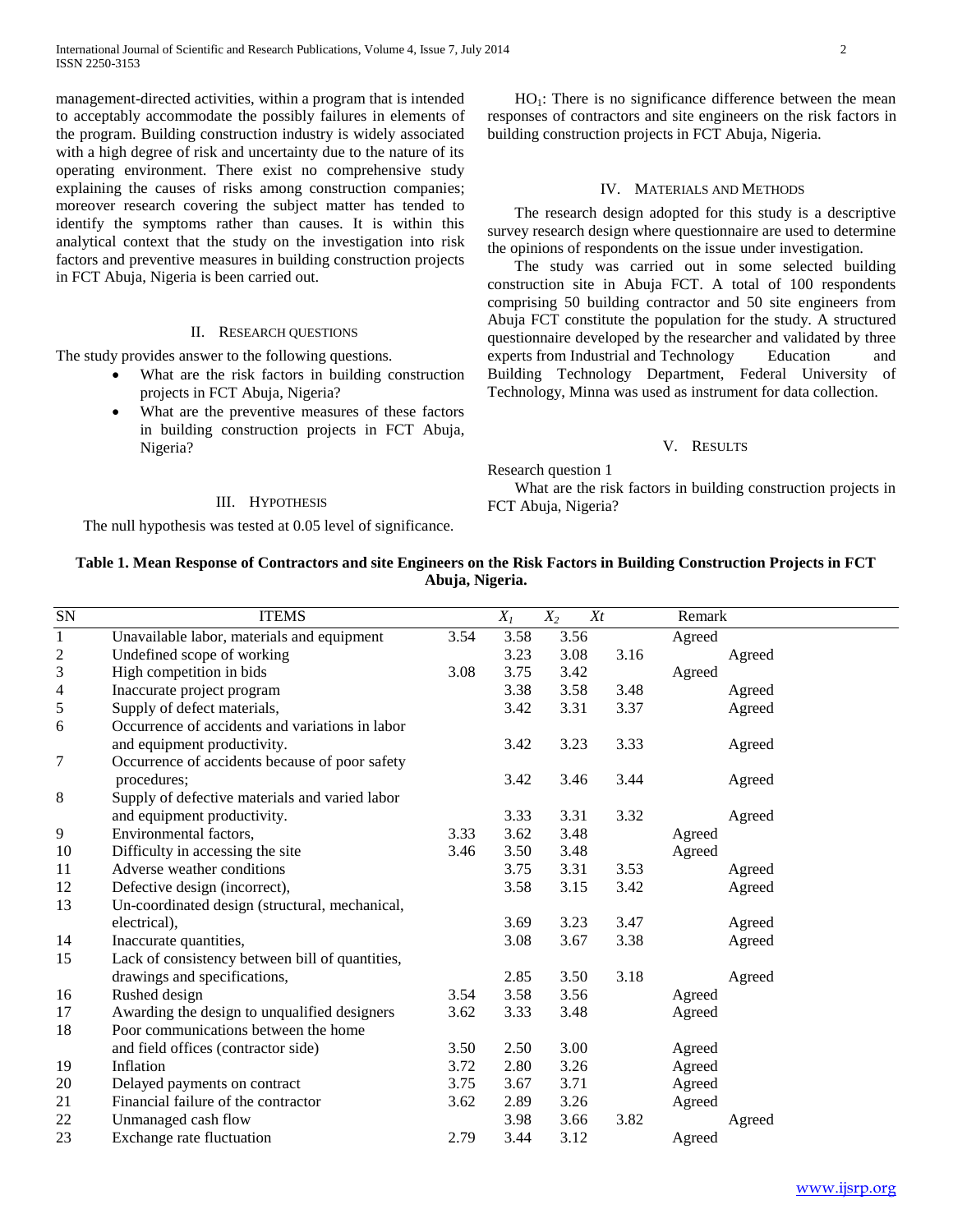| 24 | Monopolizing of materials due to closure       |      |      |      |      |        |        |
|----|------------------------------------------------|------|------|------|------|--------|--------|
|    | and other unexpected political conditions      | 3.22 | 3.45 | 3.34 |      | Agreed |        |
| 25 | Difficulty to get permits                      | 2.67 | 2.98 | 2.83 |      | Agreed |        |
| 26 | Ambiguity of work legislations                 | 3.03 | 3.21 | 3.12 |      | Agreed |        |
| 27 | Legal disputes during the construction phase   |      |      |      |      |        |        |
|    | among the parties of the contract              | 2.90 | 3.02 | 2.96 |      | Agreed |        |
| 28 | Delayed disputes resolutions                   |      | 2.56 | 2.78 | 2.67 |        | Agreed |
| 29 | No specialized arbitrators to help settle fast | 3.23 | 3.10 | 3.17 |      | Agreed |        |
| 30 | Rushed bidding process                         | 3.44 | 2.91 | 3.18 |      | Agreed |        |
| 31 | Gaps between the Implementation and the        |      |      |      |      |        |        |
|    | specifications due to misinterpretation of     |      |      |      |      |        |        |
|    | drawings and specifications                    |      | 2.77 | 2.54 | 2.66 |        | Agreed |
| 32 | Undocumented change orders                     |      | 3.72 | 3.25 | 3.49 |        | Agreed |
| 33 | Lower work quality in presence of time         |      |      |      |      |        |        |
|    | constraints                                    |      | 3.21 | 2.60 | 2.91 |        | Agreed |
| 34 | Design changes                                 | 3.56 | 3.42 | 3.49 |      | Agreed |        |
| 35 | Actual quantities differ from the contract     |      |      |      |      |        |        |
|    | quantities                                     |      | 3.56 | 3.67 | 3.62 |        | Agreed |
| 36 | Segmentation of Gaza Strip                     |      | 2.67 | 2.55 | 2.61 |        | Agreed |
| 37 | Working at hot (dangerous) areas               | 2.87 | 2.62 | 2.75 |      | Agreed |        |
| 38 | New governmental acts or legislations          | 3.87 | 3.00 | 3.44 |      | Agreed |        |
| 39 | Unstable security circumstances (Invasions)    | 3.49 | 3.78 | 3.64 |      | Agreed |        |

Key N = Number of Contractor; N= Number of site Engineers;  $X_1$  = Mean of Contractors;  $X_2$  = Mean of site Engineers;  $X_1$  = Average Mean of Contractor and site Engineer.

 Analysis of mean responses of the two groups of respondents from Table 1 revealed that all the items under this sub-heading are rated agreed with mean ranging from 2.61 –

3.71. This signifies that all the items are the risk factors in building construction projects in FCT Abuja, Nigeria.

Research question 2.

What are the preventive measures of risk factors in building construction projects in FCT Abuja, Nigeria?

## **Table 2: Mean Response of the Contractors and site Engineers on the Preventive Measures of Risk Factors in Building Construction Projects in FCT Abuja, Nigeria?**

| <b>SN</b>    | <b>ITEMS</b>                                                                                        |      | $X_I$ | $X_2$<br>Xt |      | Remark |
|--------------|-----------------------------------------------------------------------------------------------------|------|-------|-------------|------|--------|
| $\mathbf{1}$ | By paying true attention and coordinate correctly<br>between design disciplines.                    |      | 3.21  | 3.28        | 3.25 | Agreed |
| 2            | By introducing insurance premiums for accidents<br>and injuries                                     |      | 2.99  | 2.78        | 2.89 | Agreed |
| 3            | By applying effective training and increasing<br>awareness of safety precautions.                   | 3.87 | 2.69  | 3.28        |      | Agreed |
| 4            | By sharing Inflation and exchange rate fluctuation<br>risks                                         |      | 2.91  | 3.88        | 3.40 | Agreed |
| 5            | By including contract clauses that define the<br>required parameters and conditions for sharing.    | 3.44 | 3.08  | 3.26        |      | Agreed |
| 6            | By updating project information and add risk<br>premiums to time estimation at the project planning |      |       |             |      |        |
| 7            | stage<br>By close supervision to subordinates for minimizing                                        |      | 3.45  | 3.29        | 3.37 | Agreed |
|              | abortive work                                                                                       |      | 3.77  | 3.81        | 3.79 | Agreed |
| 8            | By increasing the working hours                                                                     | 3.01 | 3.12  | 3.07        |      | Agreed |
| 9<br>10      | By coordinating closely with sub-contractors<br>Change the sequence of work by overlapping          | 3.90 | 3.65  | 3.78        |      | Agreed |
|              | Activities                                                                                          |      | 3.34  | 2.98        | 3.16 | Agreed |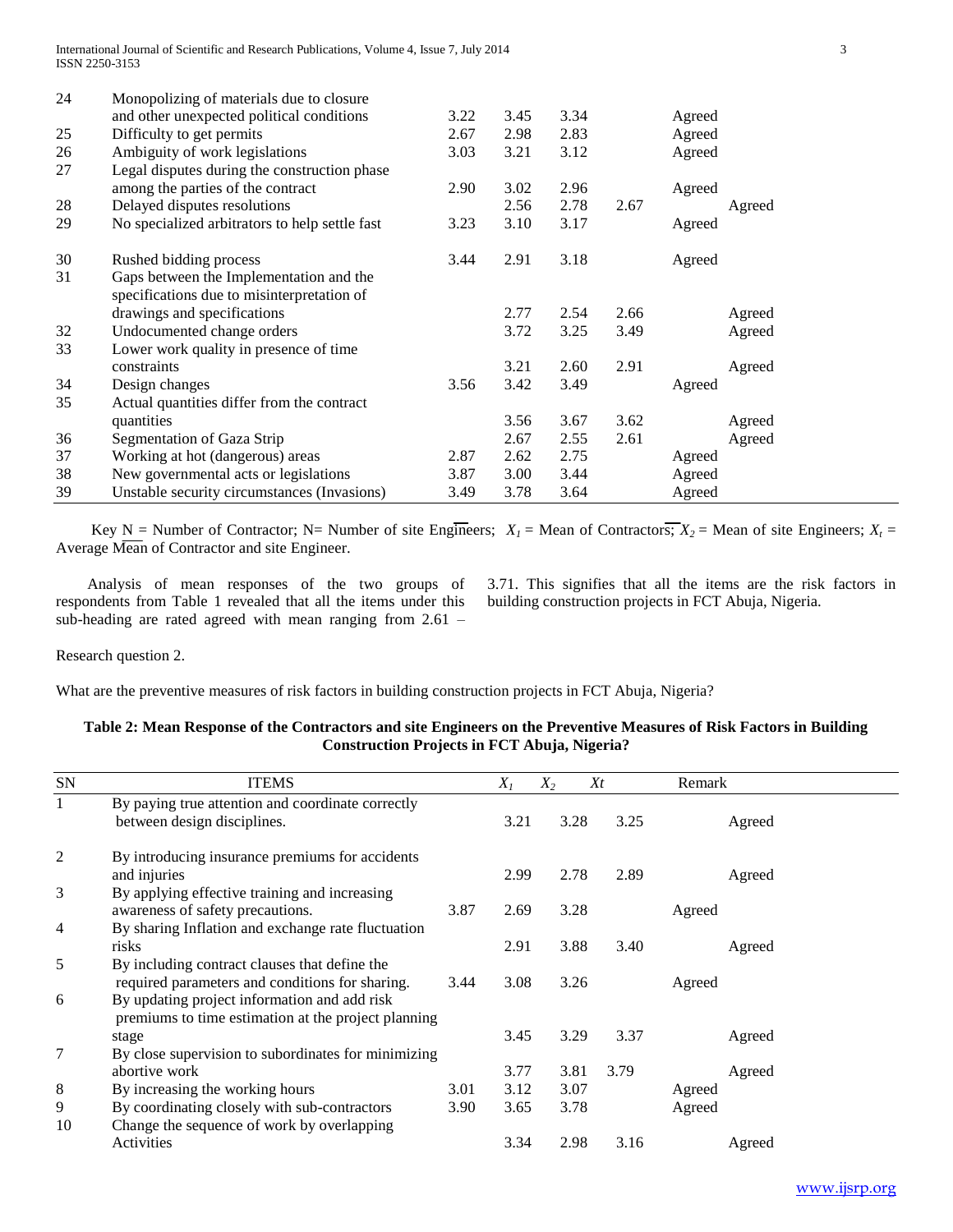| 11 | Increase manpower and/or equipment               | 3.78 | 3.09 |      |      |        |        |
|----|--------------------------------------------------|------|------|------|------|--------|--------|
| 12 | Available labor, materials and equipment         | 3.54 | 3.58 | 3.56 |      | Agreed |        |
| 13 | Well defined scope of working                    | 3.23 | 3.08 | 3.16 |      | Agreed |        |
| 14 | Accurate project program                         | 3.38 | 3.58 | 3.48 |      | Agreed |        |
| 15 | Supply of quality materials,                     |      | 3.42 | 3.31 | 3.37 |        | Agreed |
| 16 | Provision of adequate and proper safety          |      |      |      |      |        |        |
|    | procedures;                                      |      | 3.42 | 3.46 | 3.44 |        | Agreed |
| 17 | Easy accessibility to the site                   |      | 3.46 | 3.50 | 3.48 |        | Agreed |
| 18 | Good design (correct),                           | 3.58 | 3.15 | 3.42 |      | Agreed |        |
| 19 | Well coordinated design (structural, mechanical, |      |      |      |      |        |        |
|    | electrical),                                     |      | 3.69 | 3.23 | 3.47 |        | Agreed |
| 20 | Accurate quantities,                             |      | 3.08 | 3.67 | 3.38 |        | Agreed |
| 21 | Consistency between bill of quantities,          |      |      |      |      |        |        |
|    | drawings and specifications,                     |      | 2.85 | 3.50 | 3.18 |        | Agreed |
| 22 | Awarding the design to qualified designers       | 3.62 | 3.33 | 3.48 |      | Agreed |        |
| 23 | Proper and effective communications between      |      |      |      |      |        |        |
|    | the home and field offices (contractor side)     | 3.50 | 2.50 | 3.00 |      | Agreed |        |
| 24 | Prompt payments of contract                      |      | 3.75 | 3.67 | 3.71 |        | Agreed |
| 25 | Good management of cash flow                     | 3.98 | 3.66 | 3.82 |      | Agreed |        |
| 26 | Proper documentation of change orders            | 3.72 | 3.25 | 3.49 |      | Agreed |        |
| 27 | Change the construction method                   | 3.45 | 3.76 | 3.61 |      | Agreed |        |

Key N = Number of Contractor; N= Number of site Engineers;  $X_1$  = Mean of Contractors;  $\overline{X_2}$  = Mean of site Engineers;  $X_1$  = Average Mean of Contractor and site Engineer.

## **Hypothesis one**

 There is no significance difference between the mean responses of contractors and site engineers on the risks factors in building construction projects in FCT Abuja, Nigeria.

## **Table 3. t-test Analysis of Contractors and site Engineers on the Risk Factors in Building Construction Projects in FCT Abuja, Nigeria. N1=58, N2= 58**

| <b>ITEMS</b>                                    |      | SD <sub>1</sub> | SD <sub>2</sub> | $\boldsymbol{t}$ |           | Remark    |
|-------------------------------------------------|------|-----------------|-----------------|------------------|-----------|-----------|
| Unavailable labor, materials and equipment      | 0.49 | 0.51            | $-0.20$         |                  | <b>NS</b> |           |
| Undefined scope of working                      |      | 0.41            | 0.51            | 0.86             |           | <b>NS</b> |
| High competition in bids                        | 0.50 | 0.95            | $-0.63$         |                  | <b>NS</b> |           |
| Inaccurate project program                      |      | 1.06            | 0.76            | $-0.06$          |           | <b>NS</b> |
| Occurrence of accidents and variations in labor |      |                 |                 |                  |           |           |
| and equipment productivity.                     |      | 0.13            | 0.24            | 1.00             |           | <b>NS</b> |
| Occurrence of accidents because of poor safety  |      |                 |                 |                  |           |           |
| procedures;                                     |      | 0.50            | 0.76            | $-0.27$          |           | <b>NS</b> |
| Supply of defective materials and varied labor  |      |                 |                 |                  |           |           |
| and equipment productivity.                     |      | 0.58            | 1.19            | 0.98             |           | <b>NS</b> |
| Environmental factors,                          | 0.60 | 0.48            | 0.20            |                  | <b>NS</b> |           |
| Difficulty in accessing the site                | 0.90 | 0.56            | $-0.67$         |                  | <b>NS</b> |           |
| Adverse weather conditions                      |      | 0.44            | 0.19            | $-0.07$          |           | <b>NS</b> |
| Defective design (incorrect),                   |      | 0.99            | 0.11            | 0.67             |           | <b>NS</b> |
| Un-coordinated design (structural, mechanical,  |      |                 |                 |                  |           |           |
| electrical),                                    |      | 0.76            | 1.06            | 0.44             |           | <b>NS</b> |
| Inaccurate quantities,                          |      | 0.78            | 1.12            | $-0.12$          |           | <b>NS</b> |
| Lack of consistency between bill of quantities, |      |                 |                 |                  |           |           |
| drawings and specifications,                    |      | 0.88            | 0.34            | 0.79             |           | <b>NS</b> |
| Rushed design                                   | 0.33 | 0.99            | 0.22            |                  | <b>NS</b> |           |
| Awarding the design to unqualified designers    | 0.21 | 0.64            | 0.09            |                  | <b>NS</b> |           |
| Poor communications between the home            |      |                 |                 |                  |           |           |
| and field offices (contractor side)             | 0.45 | 0.54            | 0.66            |                  | <b>NS</b> |           |
| Inflation                                       | 0.12 | 0.32            | 0.23            |                  | <b>NS</b> |           |
| Delayed payments on contract                    | 0.49 | 0.67            | 0.90            |                  | <b>NS</b> |           |
|                                                 |      |                 |                 |                  |           |           |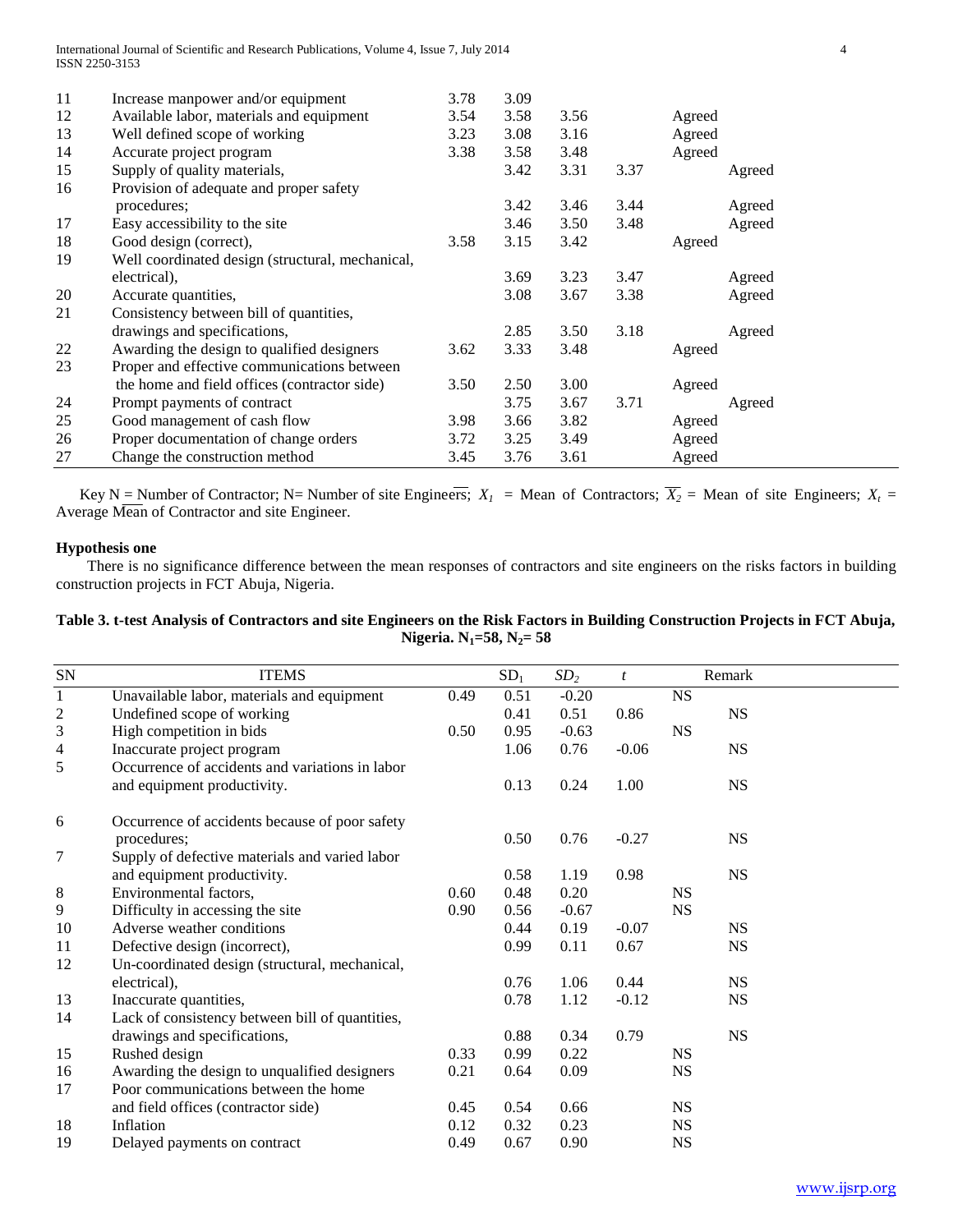| 20 | Financial failure of the contractor            | 0.40 | 0.79 | 0.34    |         | <b>NS</b> |           |
|----|------------------------------------------------|------|------|---------|---------|-----------|-----------|
| 21 | Unmanaged cash flow                            |      | 0.30 | 0.42    | 0.44    |           | <b>NS</b> |
| 22 | Exchange rate fluctuation                      | 0.67 | 0.66 | $-0.67$ |         | <b>NS</b> |           |
| 23 | Monopolizing of materials due to closure       |      |      |         |         |           |           |
|    | and other unexpected political conditions      | 0.29 | 0.29 | $-0.08$ |         | <b>NS</b> |           |
| 24 | Difficulty to get permits                      | 0.39 | 0.48 | 0.67    |         | <b>NS</b> |           |
| 25 | Ambiguity of work legislations                 | 0.27 | 0.67 | 0.55    |         | <b>NS</b> |           |
| 26 | Legal disputes during the construction phase   |      |      |         |         |           |           |
|    | among the parties of the contract              | 0.39 | 0.57 | 0.78    |         | <b>NS</b> |           |
| 27 | Delayed disputes resolutions                   |      | 0.67 | 0.45    | 0.66    |           | <b>NS</b> |
| 28 | No specialized arbitrators to help settle fast | 0.54 | 0.34 | 0.44    |         | <b>NS</b> |           |
| 29 | Rushed bidding process                         | 0.44 | 0.91 | 0.18    |         | <b>NS</b> |           |
| 30 | Gaps between the Implementation and the        |      |      |         |         |           |           |
|    | specifications due to misinterpretation of     |      |      |         |         |           |           |
|    | drawings and specifications                    |      | 0.77 | 0.54    | $-0.66$ |           | <b>NS</b> |
| 31 | Undocumented change orders                     |      | 0.72 | 0.25    | 0.49    |           | <b>NS</b> |
| 32 | Lower work quality in presence of time         |      |      |         |         |           |           |
|    | constraints                                    |      | 0.21 | 0.60    | $-0.91$ |           | <b>NS</b> |
| 33 | Design changes                                 | 1.06 | 1.02 | $-0.49$ |         | <b>NS</b> |           |
| 34 | Actual quantities differ from the contract     |      |      |         |         |           |           |
|    | quantities                                     |      | 0.56 | 0.67    | 0.62    |           | <b>NS</b> |
| 35 | Segmentation of Gaza Strip                     |      | 1.07 | 0.55    | $-0.61$ |           | <b>NS</b> |
| 36 | Working at hot (dangerous) areas               | 0.87 | 0.60 | 0.05    |         | <b>NS</b> |           |
| 37 | New governmental acts or legislations          | 1.17 | 1.00 | 0.44    |         | <b>NS</b> |           |
| 38 | Unstable security circumstances (Invasions)    | 0.49 | 0.77 | $-0.64$ |         | <b>NS</b> |           |

Key N<sub>1</sub> = Number of Contractor; N<sub>2</sub>= Number of site  $\overline{En}$ gineers SD<sub>1</sub>= Standard deviation of Contractors; SD<sub>2</sub> = Standard deviation of site Engineers; t-test;  $S =$  Significant; NS= Not significant.

 Table3 revealed that the t-test analysis accept all the null hypotheses of each items at 0.05 level of significance, meaning that there is no significance difference for all the items.

## VI. FINDINGS

 The following are the Findings relating to the risk factors in building construction projects in FCT Abuja, Nigeria.

- a. Unmanaged cash flow
- b. Actual quantities differ from the contract quantities
- c. Delayed payments on contract
- d. Rushed design
- e. Supply of defective materials and varied labor and equipment productivity.
- f. Design changes
- g. Occurrence of accidents because of poor safety procedures;
- h. Gaps between the Implementation and the specifications due to misinterpretation of drawings and specifications

Findings related to the Preventive Measures of Risk Factors in Building Construction Projects in FCT Abuja, Nigeria

- a. Consistency between bill of quantities, drawings and specifications,
- b. Provision of adequate and proper safety procedures;
- c. By including contract clauses that define the required parameters and conditions for sharing.
- d. Coordinating closely with sub-contractors

e. Close supervision to subordinates for minimizing abortive work

## VII. DISCUSSION OF FINDINGS

 Research question one dealt with the risk factors in building construction projects in FCT Abuja, Nigeria. The findings as indicated in Table 1 revealed that all the risk factors identified in building construction projects in FCT Abuja, Nigeria were correct. This finding is in agreement with the views of Musa, (2003) who stated that some circumstance that constitute risk in building construction site include; supply of defect materials, occurrence of accidents and variations in labor and equipment productivity. Supporting the above statement, Levy (2002) noted that some risk factors in building construction site include occurrence of accidents because of poor safety procedures; supply of defective materials and varied labor and equipment productivity. According to him, environmental factors, difficulty in accessing the site and adverse weather conditions also constitute the risk in our construction site. Defective design (incorrect), un-coordinated design (structural, mechanical, electrical), inaccurate quantities, lack of consistency between bill of quantities, drawings and specifications, rushed design and awarding the design to unqualified designers are some critical factors that resulted to risk in construction site (Jaffari 2001).

 Research question two dealt with the preventive measures of risk factors in Building construction projects in FCT Abuja, Nigeria. The findings in Table two revealed that, all the twenty seven (27) items were accepted by both the contractors and the